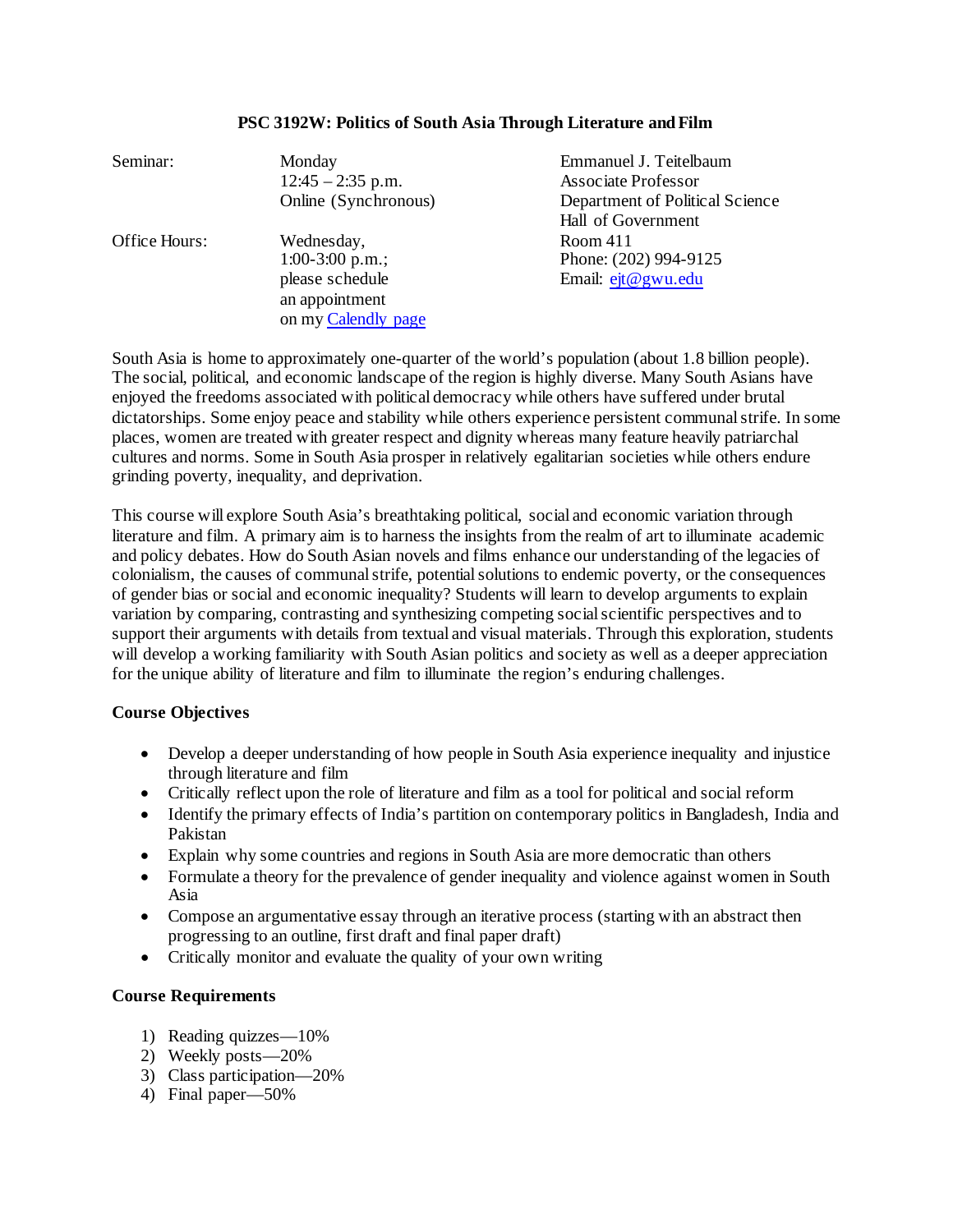- a. Short summary  $= 5\%$
- b. Film/novel summary  $= 5\%$
- c. Research summary  $= 5\%$
- d. Extended outline  $= 5\%$
- e. First draft  $= 10\%$
- f. Final draft  $= 15\%$
- g. Peer review and discussion of another student's paper  $= 5\%$

## Readings and Viewing Material

Students will read one novel or work of popular nonfiction and view a mix of films and other media for each of the four sections of the course: colonialism, independence and partition; democracy and authoritarianism; separatist movements and civil war and women's representation. In addition, students will be assigned academic readings that that will help to illuminate these themes.

The academic readings will be posted to Blackboard. Students should purchase the novels through Amazon or some similar vendor. Students can rent or purchase the films online from YouTube, Amazon, Netflix and other sites. Links to the films and other media are provided below.

Required Novels:

- *[Midnight's Children](https://www.amazon.com/Midnights-Children-Modern-Library-Novels/dp/0812976533)* by Salman Rushdie
- *[The Black Coat](https://www.amazon.com/Black-Coat-Neamat-Imam/dp/1859640060/ref=sr_1_1?dchild=1&keywords=The+Black+Coat+neamat+imam&qid=1610375507&s=books&sr=1-1)* by Neamat Imam
- *[Funny Boy](https://www.amazon.com/Funny-Boy-Novel-Shyam-Selvadurai-ebook/dp/B00MTSRD1U/ref=sr_1_1?dchild=1&keywords=funny+boy&qid=1610375544&s=books&sr=1-1)* by Michael Ondaatje
- *[The Upstairs Wife: An Intimate History of Pakistan](https://www.amazon.com/Upstairs-Wife-Intimate-History-Pakistan-ebook/dp/B00MKZ0PXA/ref=sr_1_2?dchild=1&keywords=Rafia+zakaria&qid=1610375617&s=books&sr=1-2)* by Rafia Zakaria

## Required Films:

- *[The Legend of Bhagat Singh,](https://www.amazon.com/gp/video/detail/B07VQS7864/ref=atv_hm_hom_1_c_iEgOEZ_2_3)* Rajkumar Santoshi
- *1947: Earth,* Deepa Mehta
- *[Rajneeti](https://www.netflix.com/title/70123124?source=35)*, Prakash Jha
- *[Bombay](https://www.amazon.com/Bombay-Arvind-Swamy/dp/B07M65RXTP/ref=sr_1_1?dchild=1&keywords=bombay&qid=1610375830&s=instant-video&sr=1-1)*, Mani Ratnam
- *[Valley of the Saints](https://www.amazon.com/Valley-Saints-Gulzar-Bhat/dp/B00XLUMOE6/ref=sr_1_1?dchild=1&keywords=valley+of+the+saints&qid=1610375942&s=instant-video&sr=1-1)*, Musa Syeed
- *[White Sun](https://www.amazon.com/gp/video/detail/B07C9LRK54/ref=atv_dl_rdr)*, Deepak Rauniyar
- *[Sairat](https://www.youtube.com/watch?v=57BBtJCzmIQ)*, Nagraj Manjule

Required TV Series and Documentaries:

- *Panchayat*, Deepak Kumar Mishra
- *[Among the Believers](https://www.amazon.com/Among-Believers-Maulana-Abdul-Ghazi/dp/B0797H6B81/ref=sr_1_1?dchild=1&keywords=among+the+believers&qid=1610376111&s=instant-video&sr=1-1)*, Hemal Trivedi, Mohammad Ali Naqvi

## Reading Quizzes

Students will complete short quizzes on the reading material each week. These will be posted on Blackboard.

## Blog Posts

Students will post a question about the reading or film ahead of each seminar. These posts should be brief (no more than a few sentences). The primary purpose of these posts is to demonstrate your engagement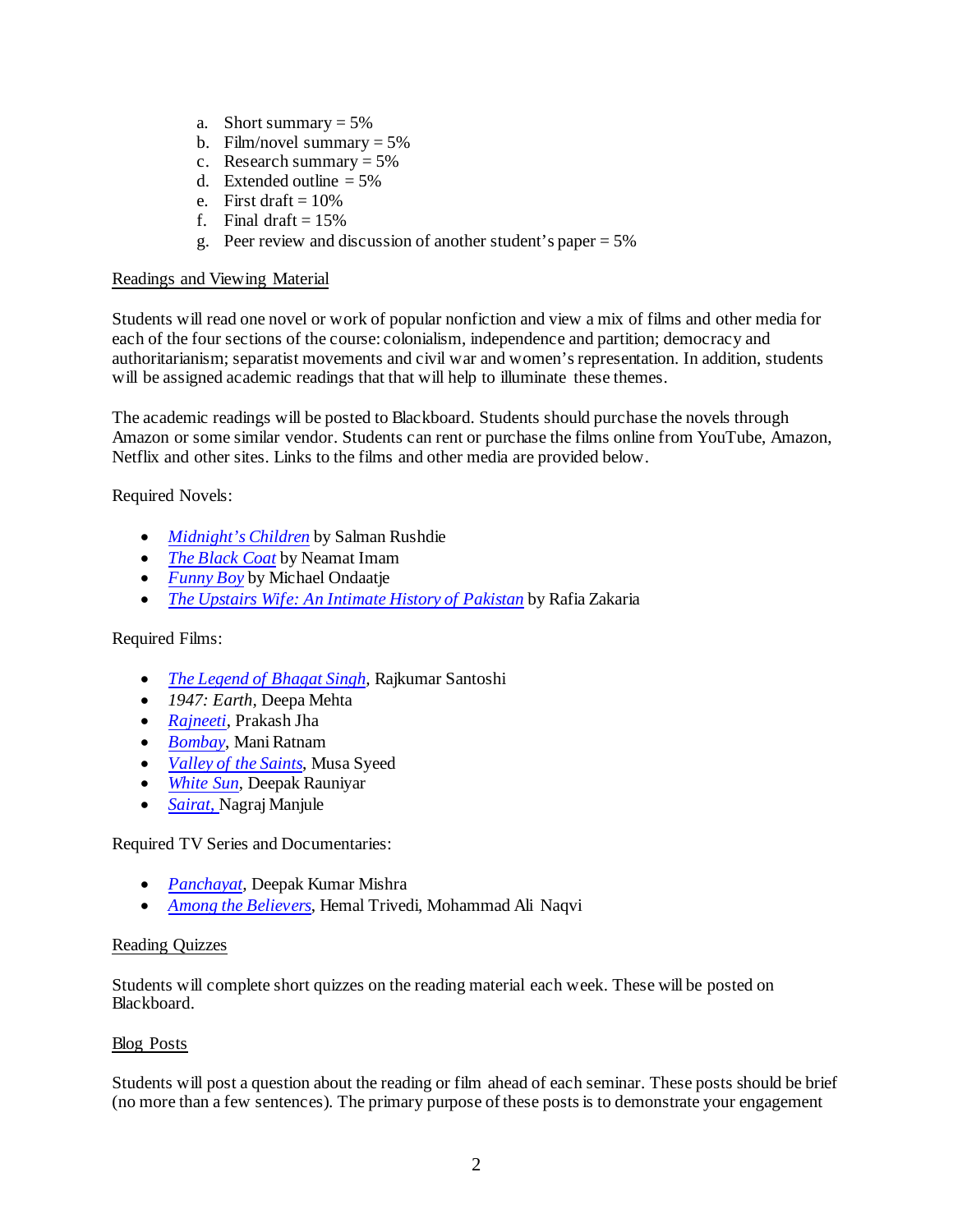with the readings and media assigned for that day. Your posts should contain two elements: 1) a noteworthy quote taken from the assigned film or novel; and 2) a provocative statement or question about how the novel or film relates to the assigned academic readings. These posts should also be used to seek clarification regarding aspects of the reading that you do not understand or want further clarification on. Each post should be substantially different relative to earlier student posts. Please be sure to post your question by 11:59 p.m. the day before seminar to receive credit.

### Class Participation

This class is a seminar that meets just once a week; consequently, participation and attendance are essential to learning. Students will be evaluated on the frequency and quality of their participation. At the same time, the more vocal students in the class should be mindful of other students' need to participate. The emphasis should be on facilitating dialogue and not on dominating the conversation.

### Final Paper

The primary assignment for the course will be an extended review essay of about 20 pages in length. This essay should build on a common theme across the course materials (e.g. caste, religion, regionalism, gender, regime type, etc.) and should focus on how literature and film help us to reflect on contemporary political challenges in South Asia. The critical reviews can and should feed into the term paper. Crucially, students will write the paper in *multiple stages and drafts*. This is the core assignment for the course and constitutes half of the course grade. It should therefore not be treated as a typical term paper, written hastily at the end of the semester. More details regarding the assignment will be discussed in class.

### Formatting and Lateness Policies

For all papers, pages should be double-spaced with 12-point Times New Roman font and one-inch margins on all sides. Essays will be due at 11:59 p.m. on the date of the schedule final exam. The penalty for papers that violate these guidelines is an automatic *one-half letter grade deduction*. Late papers and assignments will also receive the same standard one-half letter grade penalty. Students presenting a letter from a qualified professional may be exempted from this rule.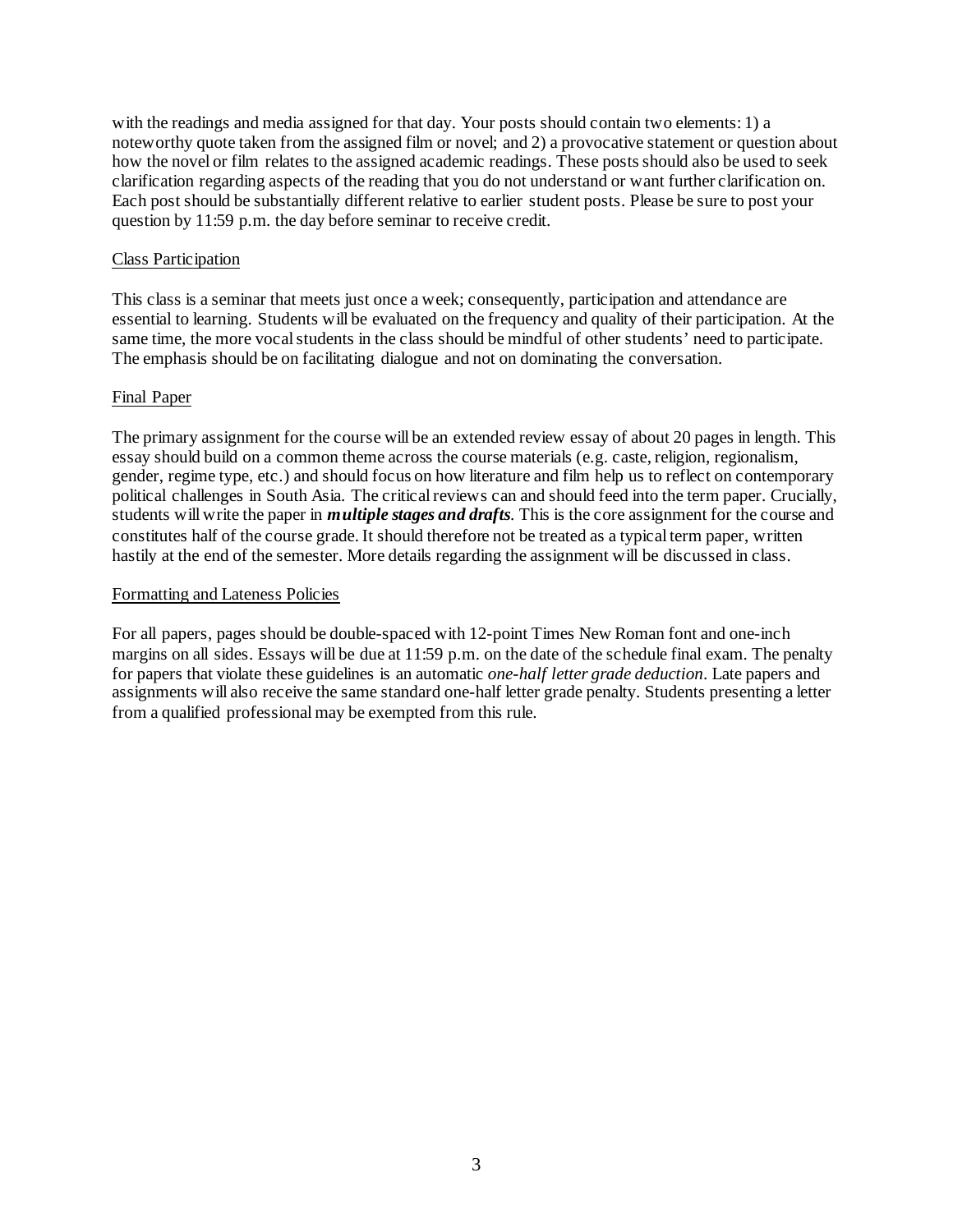Week 1: Overview and Expectations (January 11)

*--No class January 18, Martin Luther King Day --Start reading Midnight's Children*

### **Part I: Colonialism, Partition and Independence**

#### Literature:

- *Midnight's Children*, Salman Rushdie (560 pages)
- "A Tale of 1947", Sadaat Hasan Manto
- Films:
	- *The Legend of Bhagat Singh*, Rajkumar Santoshi (1 h 42 min)
	- *Earth,* Deepa Mehta (1 h 40 min)

### Week 2: The Freedom Struggle (January 25)

- Read:
	- Bose and Jalal, *Modern South Asia*, Chs. 11, 12 and 13
	- B.R. Ambedkar, "The Annihilation of Caste" (skim Gandhi's response)
- Watch: *The Legend of Bhagat Singh*

Estimated study time: 5 h + read *Midnight's Children*

Week 3: Partition (February 1)

- Read:
	- -Yasmin Khan, *The Great Partition*, Chs. 7 and 9
	- Manto, "A Tale of 1947"
- Watch: *Earth*

*WARNING: The materials for this week portray the graphic violence associated with Partition, which includes sexual violence.*

Estimated study time: 5 h + read *Midnight's Children*

Week 4: The Challenge of Independence (February 8)

● Read:

- Ayesha Jalal, *Democracy and Authoritarianism in South Asia*, Ch. 2 - *Midnight's Children*

Estimated study time: 6 h (if you have been keeping up with *Midnight's Children*)

*\*\*\*Short summary due Monday, February 15*

**--***No class, February 15, President's Day*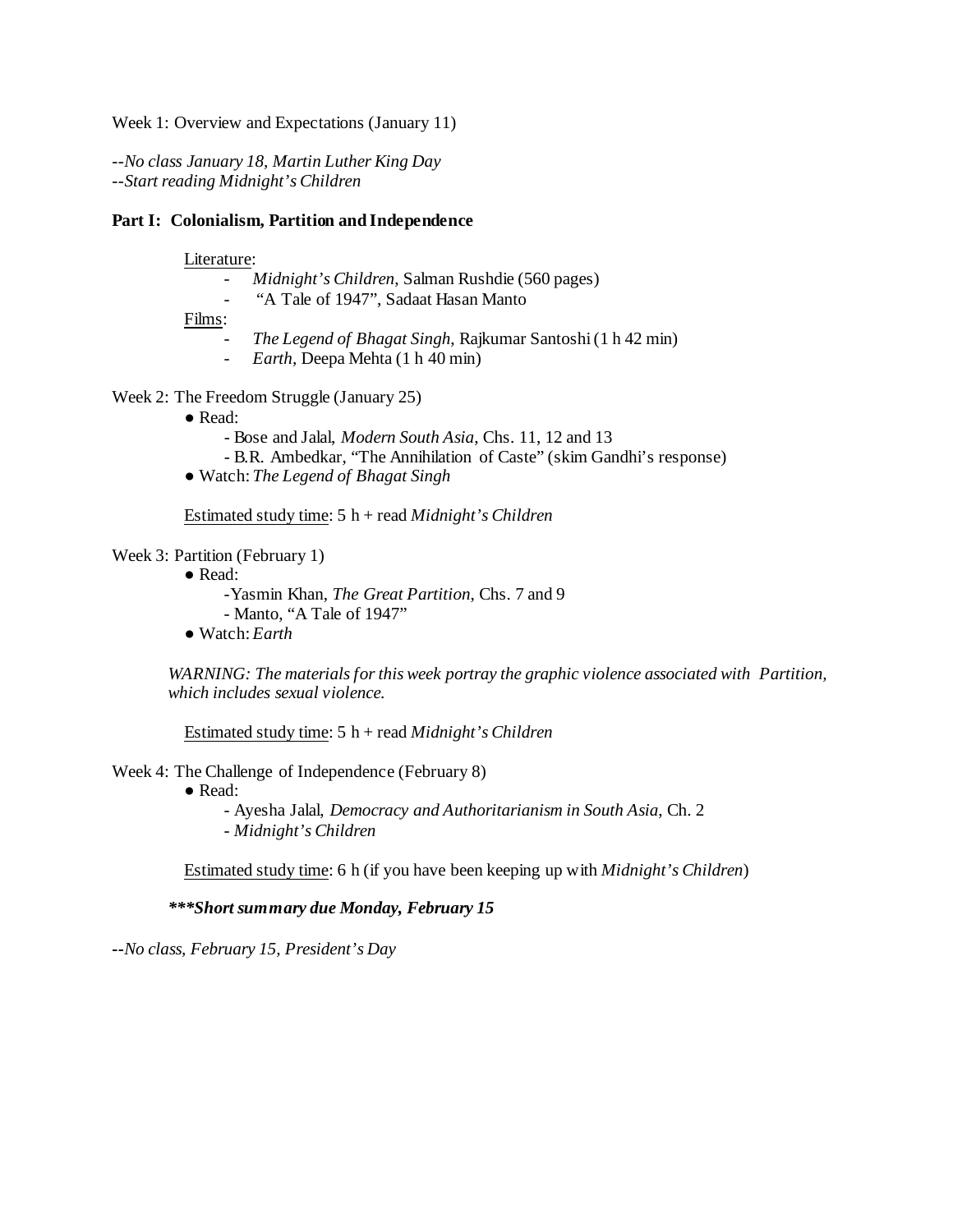### **Part II: Democracy and Authoritarianism**

Novel—*The Black Coat*, Neamat Imam (265 pages) Films—*Rajneeti*, Prakash Jha (2h 50m); *Bombay*, Mani Ratnam (1 h 36m) Documentary: *Among the Believers*, Hemal Trivedi (1 h 23m)

- Week 5: India's Flawed Democracy I—Caste, Clientelism and Criminality (February 22) ● Read:
	- Milan Vaishnav, *When Crime Pays*, Ch. 5
	- Chauchard, *Why Representation Matters,* Ch. 2
	- Watch: *Rajneeti*

Estimated study time: 5 h + read *The Black Coat*

Week 6: India's Flawed Democracy II—Communalism and Hindutva Politics (March 1)

- Read:
	- Christophe Jaffrelot, "The Rise of Hindu Nationalism"
	- Paul Brass, *Theft of an Idol*, Chapter 7
	- Milan Vaishnav and Jamie Hinston, ["The Dawn of India's Fourth Party System"](https://carnegieendowment.org/2019/09/05/dawn-of-india-s-fourth-party-system-pub-79759)
- Watch: *Bombay*

Estimated study time: 5h + read *The Black Coat*

Week 7: Pakistan's Hybrid Regime (March 8)

- Read:
	- Vali Nasr, *Islamic Leviathan*, Ch. 6
	- Paul Staniland, Naseemullah and Butt, "Pakistan's Military Elite"
	- Bhutto, ["Democracy"](https://www.amazon.com/Democracy-Penguin-Petit-Fatima-Bhutto-ebook/dp/B06XYN3VX7/ref=sr_1_1?dchild=1&keywords=fatima+bhutto+democracy&qid=1610382330&sr=8-1)
- Watch: *Among the Believers*

Estimated study time: 4 h 30 m + read *The Black Coat*

*\*\*\*Film/novel summary due Monday, March 15*

*--No class March 15, Spring Break*

Week 8: Authoritarian Legacies in Bangladesh (March 22)

- Read:
	- Christine Fair, "Hasina Consolidates One-Woman Rule"
	- David Jackman, "Politicization of Violence in Urban Bangladesh"
	- *[All the Prime Minister's Men](https://www.youtube.com/watch?v=a6v_levbUN4&feature=youtu.be)*, Al Jazeera
	- *The Black Coat*

Estimated study time: 5 h (if you have been keeping up with *The Black Coat*)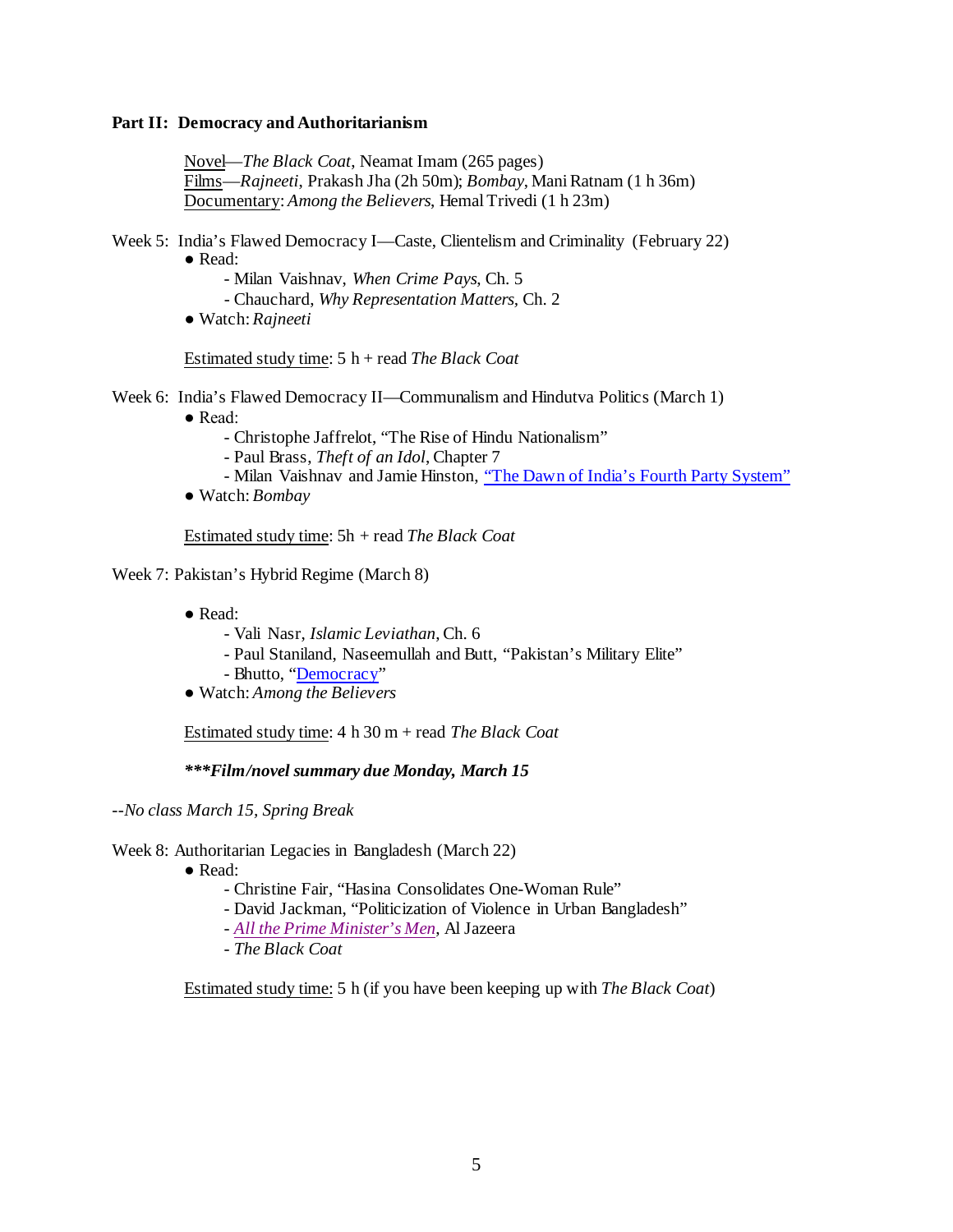### **Part III: Separatists Movements and Civil War**

Novel—*Funny Boy*, Shyam Selvadurai (320 pages) Films—*Valley of the Saints*, Musa Syeed (1 h 22 m); *White Sun*, Deepak Rauniyar (1h 29 m)

## Week 9: Kashmir (March 29)

 $\bullet$  Read:

- Ashutosh Varshney, "India, Pakistan, Kashmir: Antinomies of Nationalism"

- USIP, "Special Report: India's Kashmir Conundrum"

● Watch: *Valley of the Saints*

Estimated study time: 4 h + read *Funny Boy*

*\*\*\*Research summary due Friday, April 2*

Week 10: Revolution in Nepal (April 5)

- Read:
	- Aditya Adhikari, "The Fish in the Sea: Vignettes"
	- Michael Hutt, "The Changing Face of Nepal"
- Watch: *[White Sun](https://www.amazon.com/gp/video/detail/B07C9LRK54/ref=atv_dl_rdr)*

Estimated study time: 4 h + read *Funny Boy*

## Week 11: Sri Lanka's Civil War (April 12)

- Read:
	- Herring, "Making Ethnic Conflict"
	- Neil DeVotta, "From Turmoil to Dynasty"
	- *Funny Boy*

Estimated study time: 4 h (if you have been keeping up with *Funny Boy*)

*\*\*\*Extended outline due Friday, April 16*

## **Part IV: Women's Representation**

Novel—*The Upstairs Wife* (265 pages) Film—*Sairat*, Nagraj Manjule (2h 54m) Netflix series—*Panchayat* (selected episodes)

#### Week 12: The Roots of Patriarchy (April 19)

- Academic readings: - Rachel Brule, *Women, Power and Property*, Ch 3 - Robert Churchill, *Women in the Crossfire*, Ch. 1
- Watch: *[Sairat](https://www.youtube.com/watch?v=57BBtJCzmIQ)*

*WARNING: The film for this week portrays scenes of graphic violence.*

Estimated study time: 5 h + read *Upstairs Wife*

**\*\*\****First paper draft due Friday, April 23*